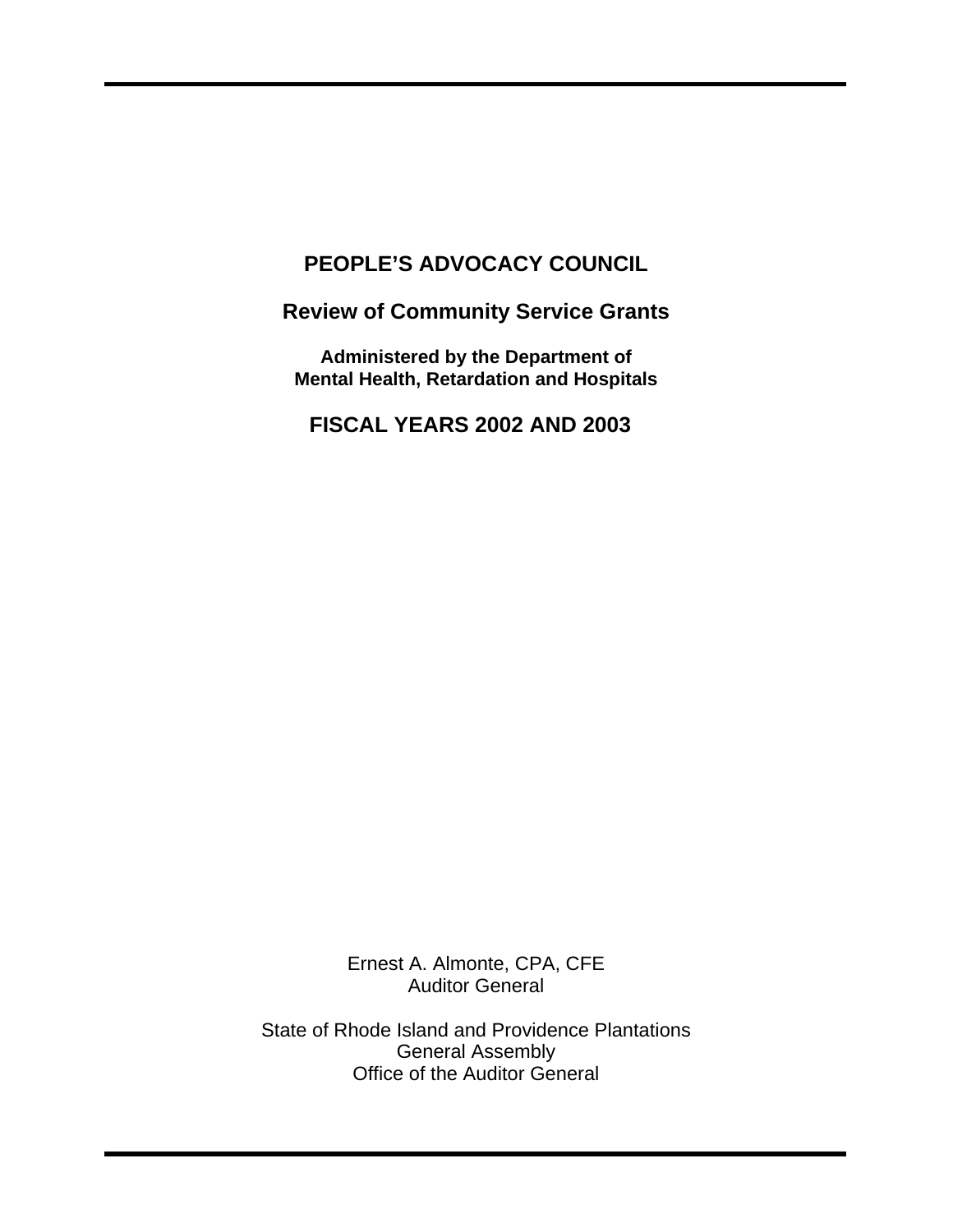

STATE of RHODE ISLAND and PROVIDENCE PLANTATIONS

GENERAL ASSEMBLY

- ♦ Integrity
- ♦ Reliability

♦ Independence

♦ Accountability

ERNEST A. ALMONTE, CPA, CFE **A**uditor **G**eneral ernest.almonte@oag.ri.gov

OFFICE OF THE AUDITOR GENERAL

March 31, 2006

## JOINT COMMITTEE ON LEGISLATIVE SERVICES

SPEAKER William J. Murphy

Senator Joseph A. Montalbano Senator Dennis L. Algiere Representative Gordon D. Fox Representative Robert A. Watson

We have completed a special review of certain payments made under a community service grant to the People's Advocacy Council administered by the Department of Mental Health, Retardation and Hospitals during fiscal years 2002 and 2003. Our report is included herein.

Sincerely,

Inest A. Almonte

 Ernest A. Almonte, CPA, CFE Auditor General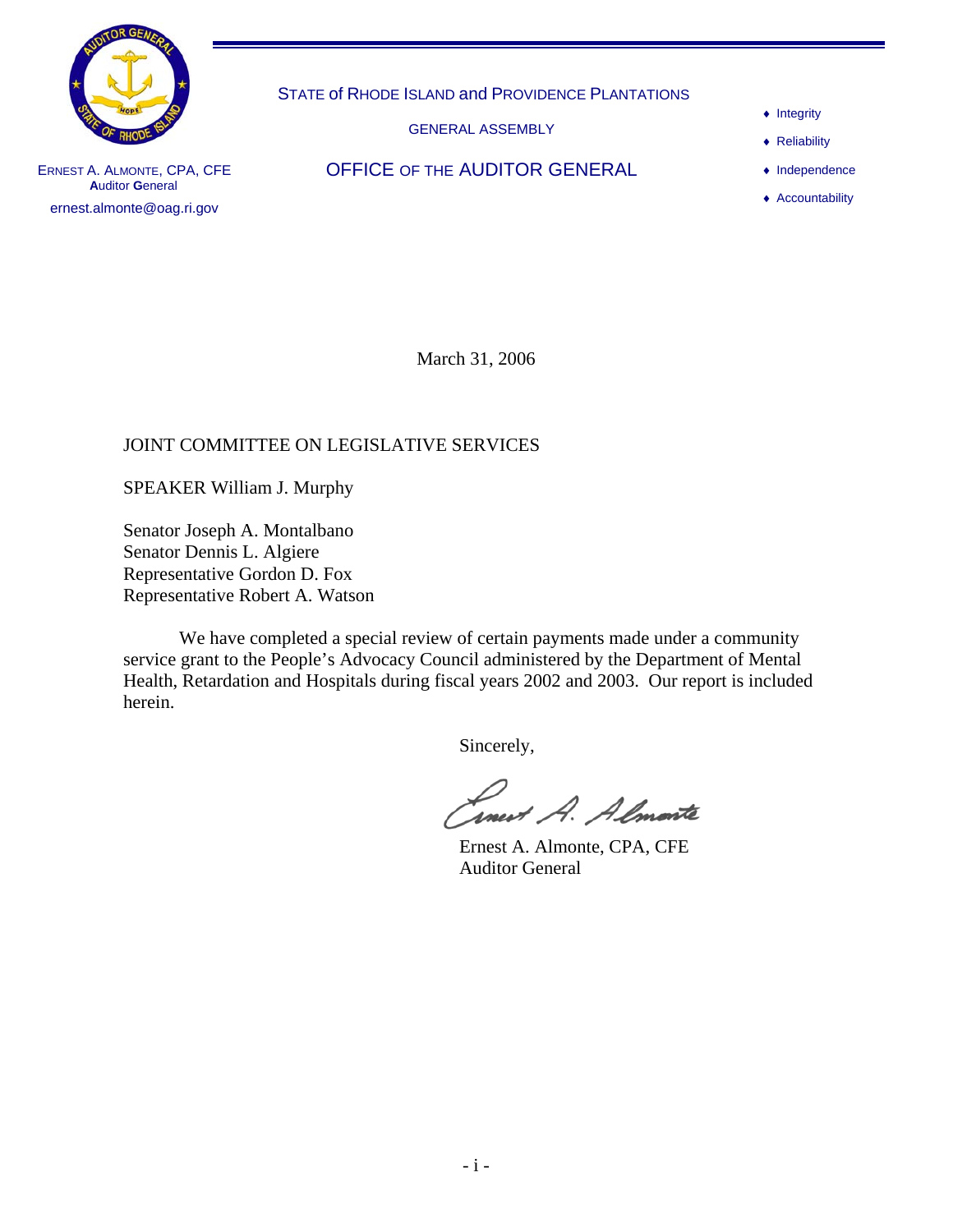#### **PEOPLE'S ADVOCACY COUNCIL REVIEW OF COMMUNITY SERVICE GRANTS Administered by the Department of Mental Health, Retardation and Hospitals FISCAL YEARS 2002 AND 2003**

#### **Table of Contents**

|                                                                                        | <u>Page</u>              |
|----------------------------------------------------------------------------------------|--------------------------|
| <b>EXECUTIVE SUMMARY</b>                                                               |                          |
| <b>OBJECTIVES, SCOPE AND METHODOLOGY</b>                                               | $\mathcal{D}_{\cdot}$    |
| <b>BACKGROUND</b>                                                                      | $\overline{2}$           |
| <b>GRANT ADMINISTRATION</b>                                                            | $\boldsymbol{\varDelta}$ |
| <b>REVIEW OF EXPENDITURES</b>                                                          | 5                        |
| \$2,500 Disbursement: Video Production and Establishment of<br><b>Checking Account</b> | 5                        |
| \$1,000 Cash Advance                                                                   | 6                        |
| Purchase of Two Digital Cameras                                                        | 6                        |
| <b>Council Member Stipends</b>                                                         | 6                        |
| <b>Purchase of Desktop Computers</b>                                                   | 7                        |
| Miscellaneous Expense Items                                                            | 7                        |
| <b>SUMMARY AND RECOMMENDATIONS</b>                                                     | 7                        |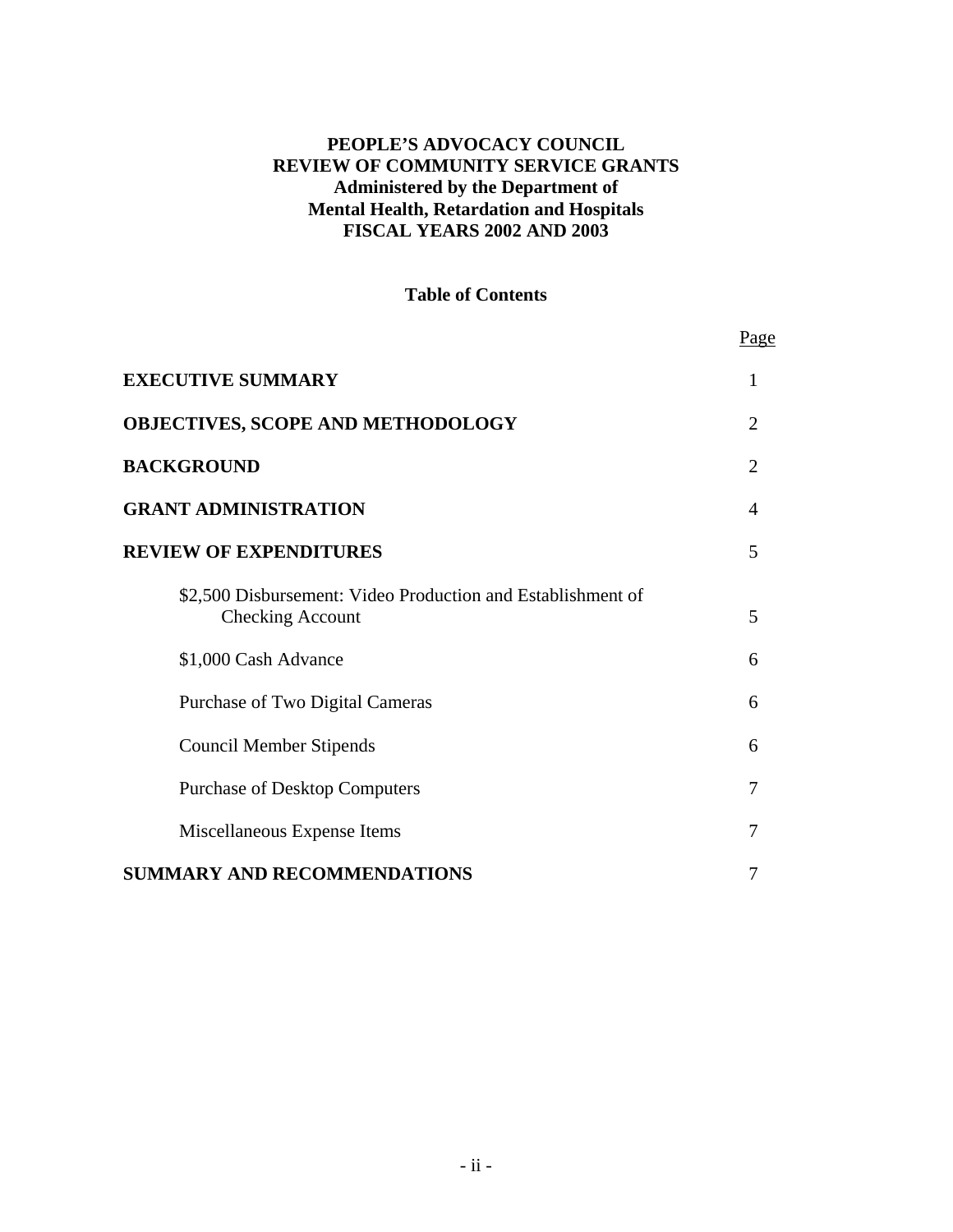# *EXECUTIVE SUMMARY*  PEOPLE'S ADVOCACY COUNCIL - REVIEW OF COMMUNITY SERVICE GRANTS FISCAL YEARS 2002 AND 2003

We conducted a special review of certain payments made under a community service grant to the People's Advocacy Council during fiscal years 2002 and 2003. Our objective was to determine whether these payments were in accordance with the purposes of the grant, and were supported by appropriate documentation.

The People's Advocacy Council (PAC) was established in 1995 to provide an opportunity for persons with disabilities receiving services from the Rhode Island Department of Mental Health, Retardation and Hospitals (MHRH) to meet monthly with the Director of MHRH to advise the Director on pertinent issues, receive information from the Director regarding plans and policies of MHRH, and share information involving current developments of concern to disabled individuals.

The community service grant provided funding of \$26,700 annually in fiscal years 2002 and 2003 to be used to pay stipends of up to \$1,000 annually to Executive committee members to conduct various duties for the Council; design and develop informational materials, speaking programs, and leadership training programs; participate in conferences; and advocate on behalf of all MHRH clients. The PAC also was provided with office space without charge at MHRH headquarters in Cranston.

MHRH contracted with People in Partnerships, Inc. (PIP) to act as a fiscal conduit for the community service grant. The contract required PIP to fund the services provided by the PAC, and to submit monthly invoices and expenditure reports to MHRH for reimbursement. However, the contract did not require approval or authorization of individual expenditures by PIP. The head of the Office of Quality Assurance in the Division of Developmental Disabilities at MHRH was appointed by the Director to be the project coordinator. The project coordinator would initiate all disbursements from the grant.

In a May 2003 letter, the Executive Director of PIP informed the Director of MHRH of concerns expressed by PIP's independent auditor regarding the authority for disbursement of PAC funds, and the responsibility of PIP to determine whether requested expenditures were in accordance with the purposes of the grant. PIP questioned the propriety of two specific expenditures in a September 26, 2005 letter to the Acting Director of MHRH.

We found that one of these expenditures, a \$2,500 disbursement for production of a video and establishment of a savings account, resulted in questionable payment procedures and the lack of a final product. Documentation for nearly half of the second expenditure of \$1,000 in travel costs associated with a training conference in Chicago was either questionable or not properly supported.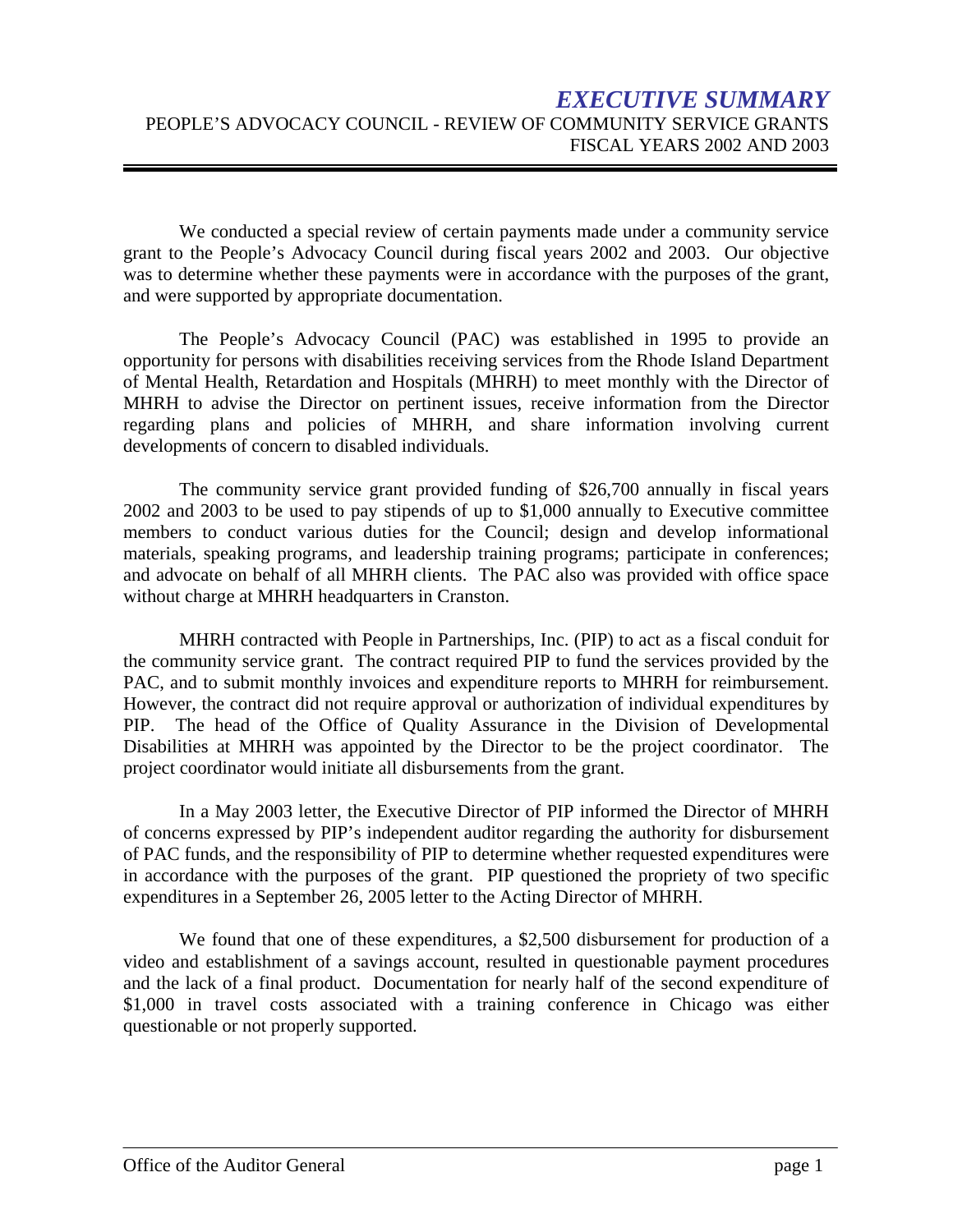# *EXECUTIVE SUMMARY*  PEOPLE'S ADVOCACY COUNCIL - REVIEW OF COMMUNITY SERVICE GRANTS FISCAL YEARS 2002 AND 2003

In addition, we found that expenditures were made for two digital cameras but only one could be located at MHRH, stipends paid to Council members were excessive in some instances and not properly documented in others, two desktop computers were purchased for use by Council members when only one would seem to be necessary, and other miscellaneous expenditures were not properly explained or supported.

We believe these practices and procedures carry an unnecessarily high risk for fraud due to the absence of effective controls on the part of MHRH and the PIP. We question the decisions made by MHRH in utilizing an outside entity to act as a fiscal conduit, and believe that PIP should have determined its role far sooner than it did.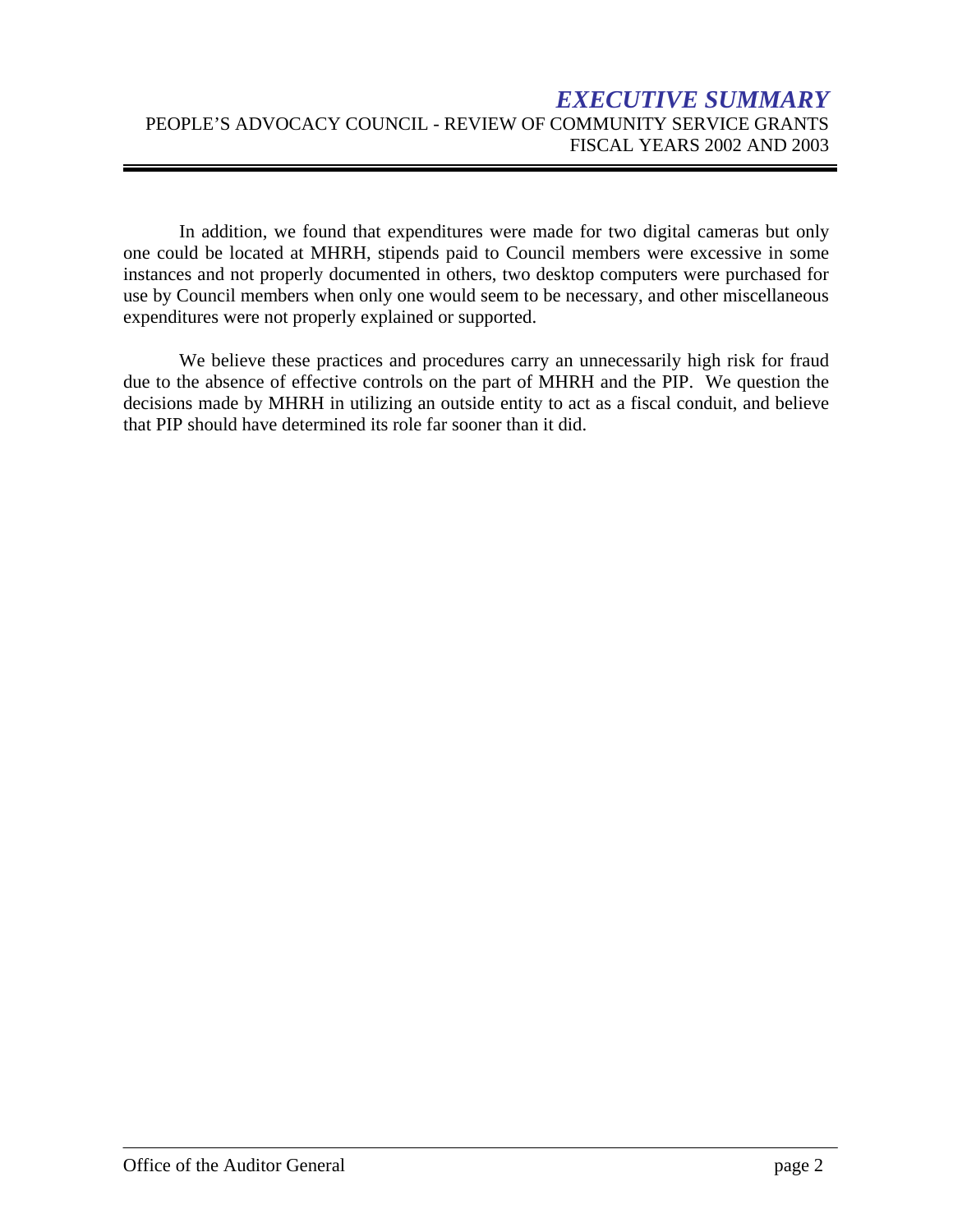#### **PEOPLE'S ADVOCACY COUNCIL REVIEW OF COMMUNITY SERVICE GRANTS FISCAL YEARS 2002 AND 2003**

#### **OBJECTIVES, SCOPE AND METHODOLOGY**

We have reviewed certain payments made under a community service grant to the People's Advocacy Council during fiscal 2002 and 2003. During the course of our review, we conducted certain tests and interviewed appropriate individuals as we considered necessary.

Our objective was to determine whether these payments were made in accordance with the purposes of the community service grants, and were supported by appropriate documentation.

This review does not constitute an audit in accordance with *Government Auditing Standards.* Had we conducted such an audit, other matters might have come to our attention that we would have reported as required.

## **BACKGROUND**

The People's Advocacy Council (PAC) was established in 1995 to provide an opportunity for persons with disabilities receiving services from the Rhode Island Department of Mental Health, Retardation and Hospitals (MHRH) to meet monthly with the Director of MHRH. These meetings would enable the members to advise the Director on pertinent issues, receive information from the Director regarding plans and policies of MHRH, and share information involving current developments of concern to disabled individuals.

Members of the Council testified periodically at the General Assembly, and eventually obtained funding through a community service grant. These funds were to be used to:

- $\Box$  Pay stipends of up to \$1,000 annually for each of the Executive Committee members to conduct business of the Council, attend Executive Committee and full Council meetings, and develop an annual work plan for the Council;
- Design various informational materials;
- Develop and implement a Speakers Bureau;
- Develop leadership training programs;
- $\Box$  Participate in conferences to increase the knowledge of Council members and staff advisors; and
- Advocate on behalf of all persons receiving services from MHRH.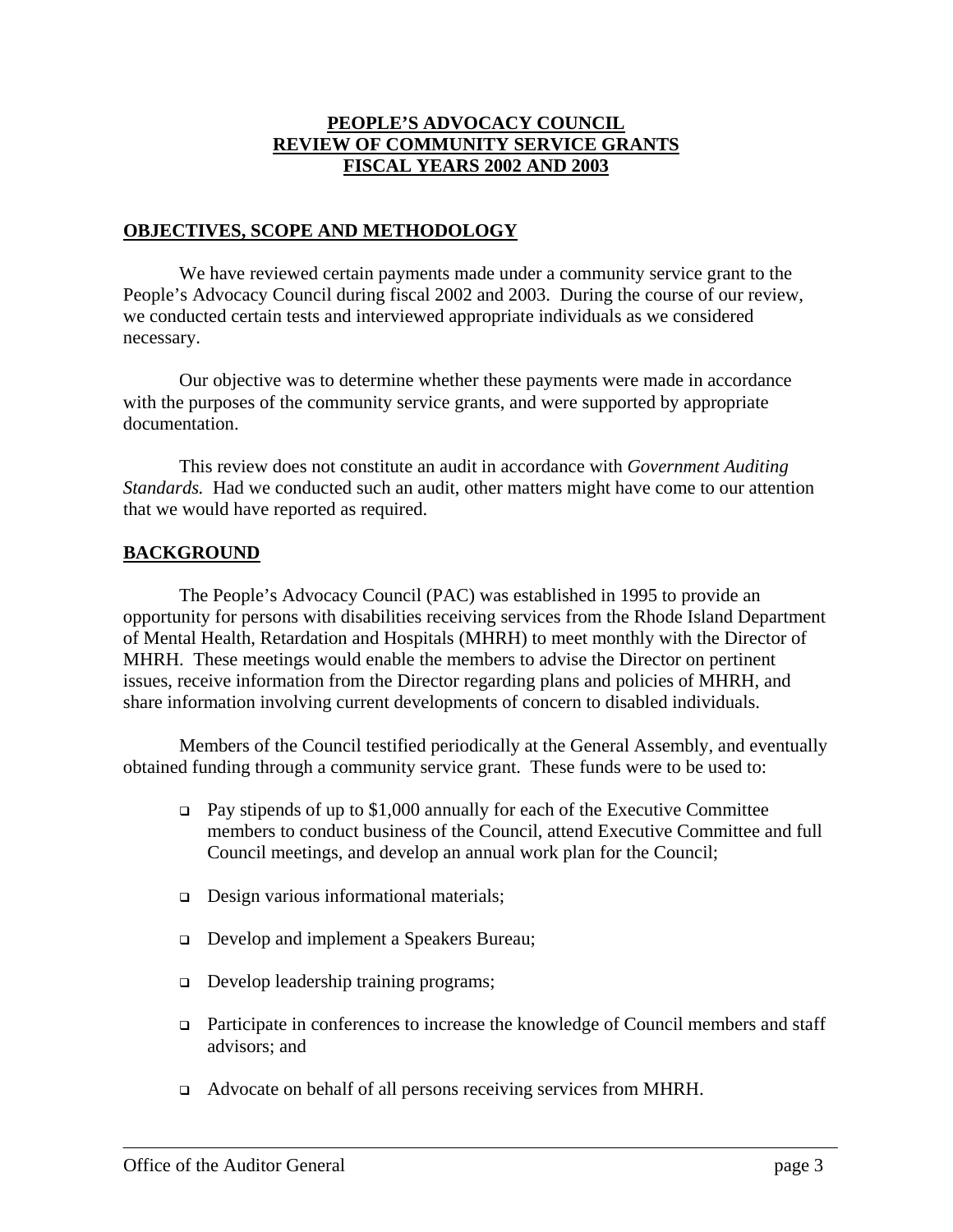The community service grant provided funding of \$26,700 annually in fiscal years 2002 and 2003. The PAC also was provided with office space without charge at MHRH headquarters in Cranston.

## **GRANT ADMINISTRATION**

MHRH contracted with People in Partnerships, Inc. (PIP) to act as a fiscal conduit for the community service grant. PIP was chosen because it served the population groups represented on the Council (mental health, developmentally disabled, and substance abuse), and had a satisfactory track record with MHRH. The contract required PIP to fund the services provided by the PAC, and to submit monthly invoices and expenditure reports for reimbursement to MHRH. A final expenditure report no later than one month after the end of the fiscal year was to be submitted to MHRH, also. However, the contract did not require consideration of the propriety of individual expenditures by PIP. MHRH paid an administrative fee to PIP for these services.

The head of the Office of Quality Assurance in the Division of Developmental Disabilities at MHRH was appointed by the Director to be the project coordinator. The project coordinator would initiate all disbursements from the grant. Under the terms of its contract, PIP did not require documentation supporting disbursements requests from MHRH. The Executive Director of PIP stated to us that her agency's role was to disburse payments as directed by the project coordinator, and not to act as an approving authority.

 In a May 2003 letter, the Executive Director of PIP informed the Director of MHRH of concerns expressed by their independent auditor regarding the authority for disbursement of PAC funds, and the responsibility of PIP to determine whether requested expenditures were in accordance with the purposes of the grant. We note that this occurred only a few weeks before the end of the second (and final) grant period. In response, the Director stated MHRH's expectation that PIP "would exercise the same internal accounting controls and oversight procedures as you would for any of your other funds and expenditures."

At the request of the interim director of MHRH in August 2003, the state Bureau of Audits conducted a review of the fiscal records supporting the contract between the Department and PIP for the fiscal year ended June 30, 2003. The review concluded that "the fiscal records required to be maintained for this contract for the period covered were inadequately maintained with little or no documentation," and "expenditure reports as well as contract compliance provisions were not adhered to."

PIP questioned the propriety of two specific expenditures in a September 26, 2005 letter to the Acting Director of MHRH. Our review of these and other expenditures is discussed in the following section.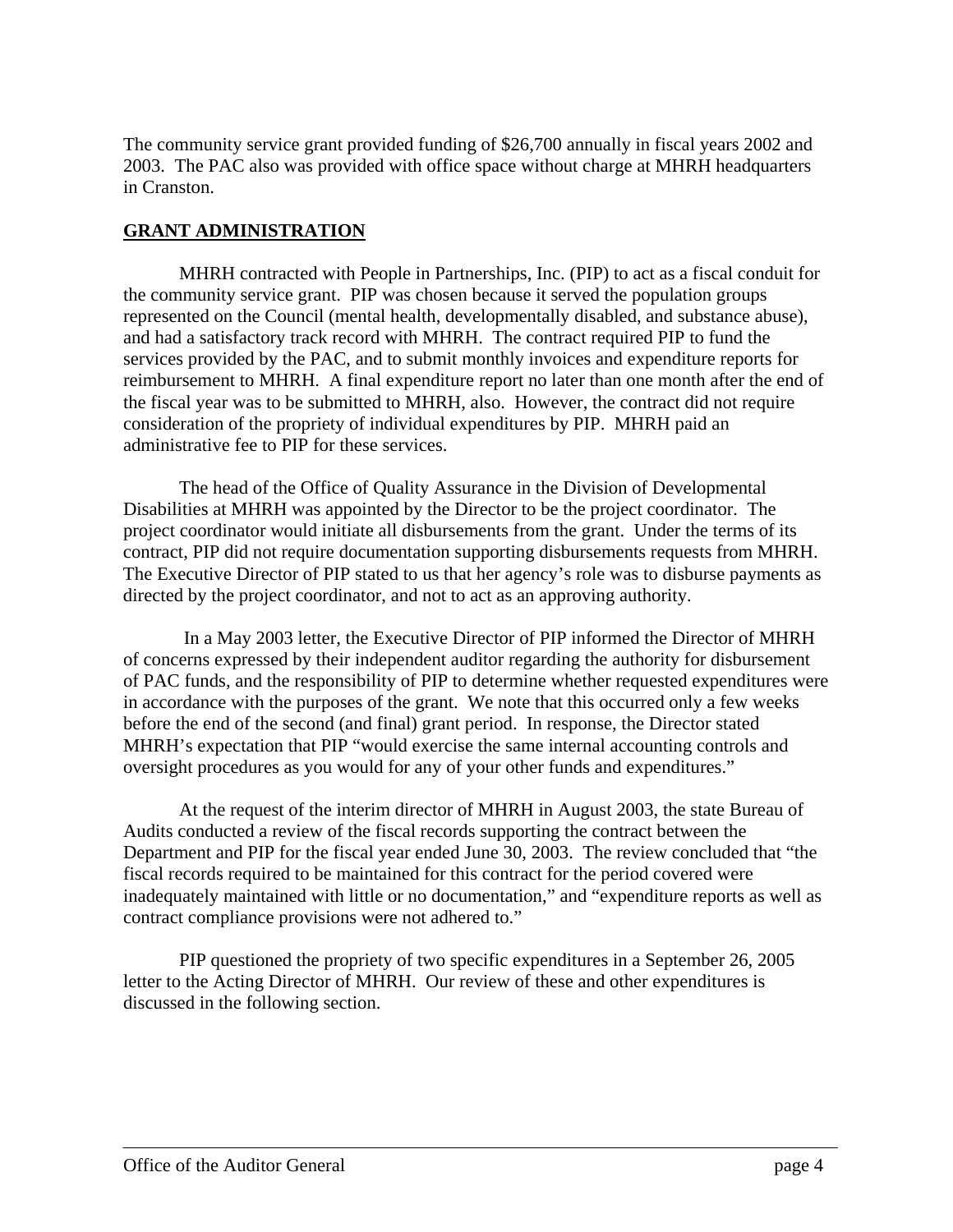#### **REVIEW OF EXPENDITURES**

#### **\$2,500 Disbursement: Video Production and Establishment of Checking Account**

The first expenditure concerns a check for \$2,500 issued on February 11, 2003 to the Chair of the PAC at the request of the project coordinator. Although the check request indicated the funds were intended "for deposit for social and planning sessions," the funds were actually used for production of a video (*"No Place Like the PAC"*), which would demonstrate the activities and achievements of the Council, and to establish a bank account in the name of the PAC.

The \$2,500 check was cashed at a local bank in Cranston. The project coordinator took possession of \$2,000 in cash from the proceeds of the check. The remaining \$500 was used to establish a PAC checking account; the Chair and Vice-Chair of the PAC were the signatories. According to the MHRH project coordinator, the checking account was established to allow the PAC to become more self-sufficient. Information on the current status of this bank account has not been furnished to us.

The project coordinator stated that the \$2,000 provided to her was paid to a video production firm *in cash*. A purchase order from the video production firm dated February 17, 2003 indicated an estimated production cost of \$2,000, and the firm confirmed to us that it received a \$2,000 payment. However, documents we have reviewed indicate that the payment was not made until March 11, 2003, and the vendor informed us that payment was received *in the form of a check* from the MHRH project coordinator.

We are troubled by the inconsistencies in these accounts of the payment to the video firm. Either the payment was made in cash, which is completely unacceptable, or payment was not made until three weeks after the funds were made available, which raises the possibility of commingling of state and personal funds.

Subsequently, a new director was appointed at MHRH. She had concerns about the PAC, and felt she didn't need an advisory group. The PAC was disbanded in August 2003 and the video remains unfinished. An MHRH official reviewed the status of the project with the video production company, but did not obtain a refund for any balance of the funds provided. We requested that the video product (even if only partially completed) be made available to us for inspection; MHRH has been unable to comply.

Given the questionable payment procedures and the absence of a final product, we believe this sequence of events carries with it significant potential for fraud. The end result is that \$2,000 of state funds was ostensibly used to produce a video that does not exist. MHRH should have been more aggressive in recouping funds from the video firm, or demanded an accounting from the firm for the funds that were provided. We were unable to reconcile the inconsistencies in the information regarding the payment for the video described above, but recommend that it be referred for additional investigation.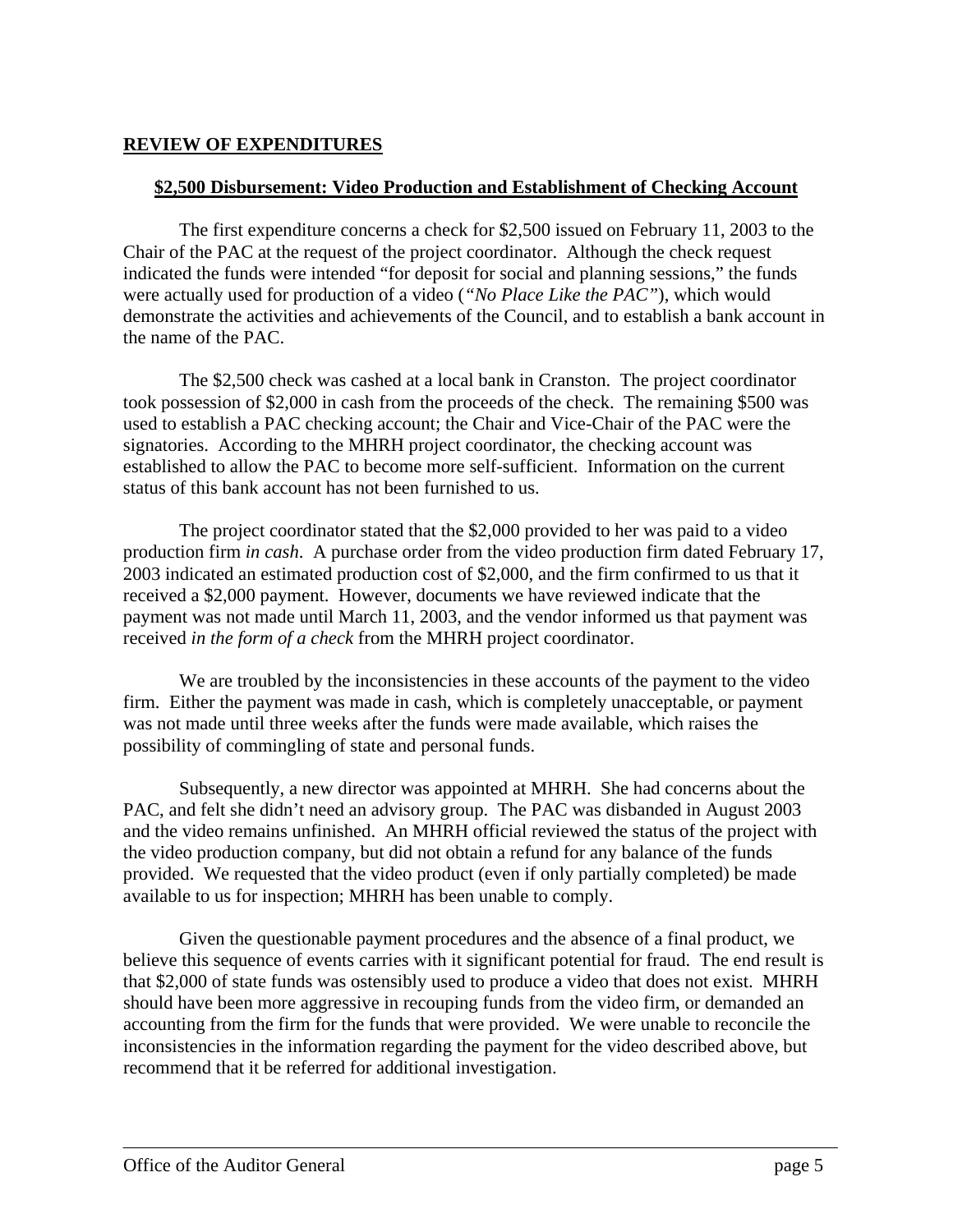#### **\$1,000 Cash Advance**

The other questioned expenditure involves a check for \$1,000, drawn as a cash advance for three PAC members and two MHRH representatives attending a training program in Chicago in July 2002. Documentation purporting to support these expenditures was provided to us by the MHRH project coordinator. Documentation for one group dinner and various taxi fares appears acceptable. However, we consider the documentation for another group dinner to be inadequate, and the purchase of framed prints to be unrelated to the purposes of the travel. As a result, we consider \$495.80 in reported expenditures to be either unrelated to the purposes of the travel, or inadequately documented.

#### **Purchase of Two Digital Cameras**

Two digital cameras were purchased for a total cost of over \$600. The MHRH project coordinator informed us that one was used by a PAC member to take photographs for newsletters and videos, etc.; however, we were informed that this individual returned the camera to MHRH when the PAC was disbanded. According to the MHRH project coordinator, the other camera is being used by MHRH personnel for human rights education and community monitoring. We asked to have both cameras made available to us for verification purposes; the MHRH project coordinator could locate only one.

#### **Council Member Stipends**

Addendum #1 to the agreement between MHRH and PIP limits annual stipends to members of the Executive Committee of the PAC to \$1,000. However, payments significantly exceeding this amount were paid to the Chair, Vice-Chair and an at-large member of the PAC in fiscal 2003. In addition, payments totaling \$3,173.75 were paid to members of the PAC as "consumer stipends". The project coordinator at MHRH considered the agreement to be a guideline, and informed us that the Director of MHRH at the time was aware of these payments. We believe that excess payments to individuals should not have been provided without an amendment to the agreement, or a signed waiver from the Director of MHRH.

In December 2002, a check for \$1,500 was issued to an MHRH secretary in order to provide stipends of \$50 each to 30 PAC members. The check was cashed by the MHRH secretary and the funds provided to the MHRH project coordinator. A list of persons to whom these payments were to be made indicated 18 PAC members were to receive \$50 each, and 4 members were to receive \$150 each for "video"; there was no explanation for the additional payments.

There were no signed receipts or other evidence that these individuals received these payments. Paying stipends in cash without supporting documentation is an unacceptable practice.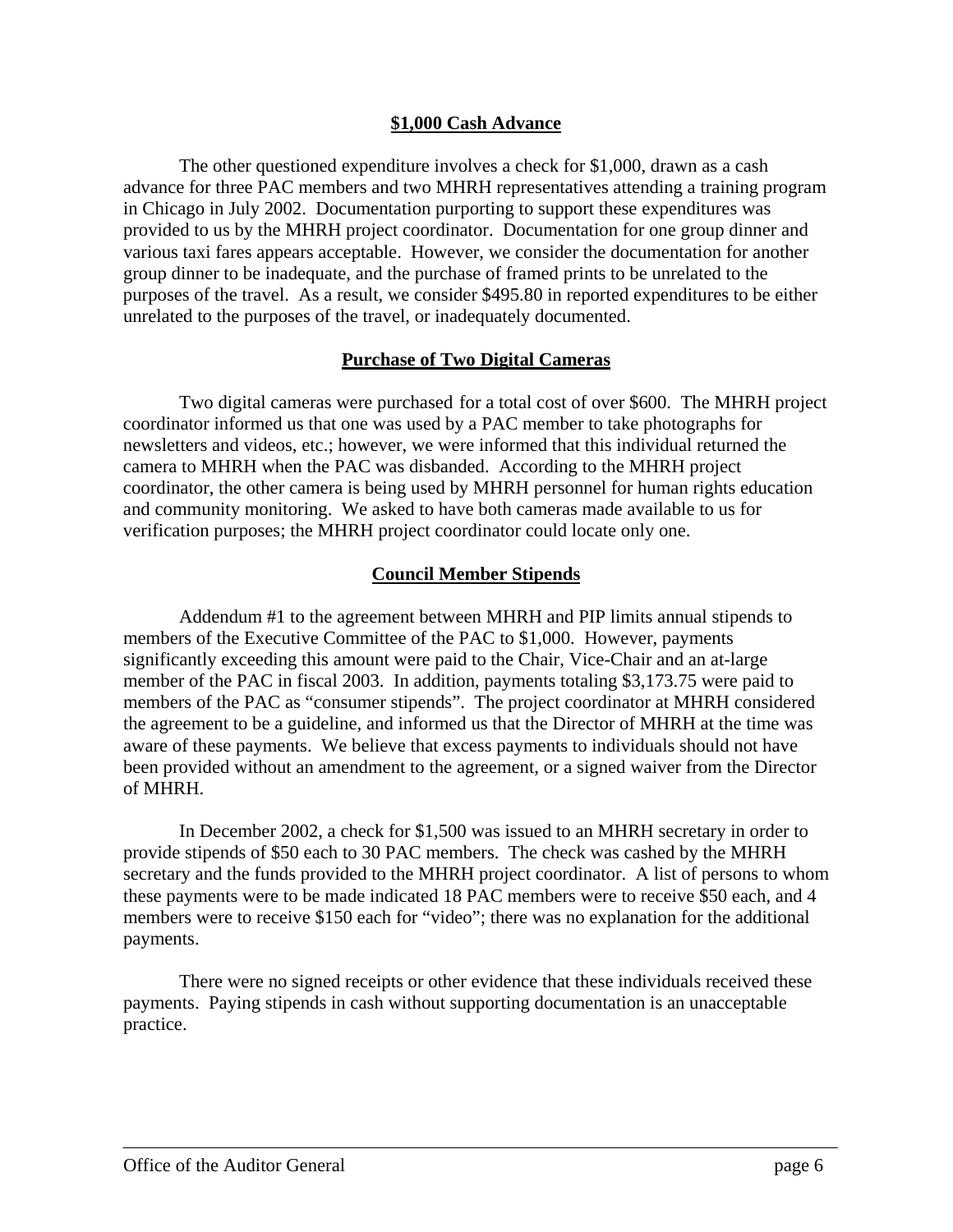#### **Purchase of Desktop Computers**

In February 2002, a check for \$2,600 was issued without supporting documentation as to its purpose. The check was payable to a retailer that principally deals in computer hardware and software. We were informed by the MHRH project coordinator that the payment was for a desktop computer to be used for training purposes by PAC members (a second desktop computer was also purchased for use by the PAC from another vendor). We were informed that MHRH personnel in the Division of Developmental Disabilities currently use one of these computers. Following our inquiries, another desktop computer was located in a closet at MHRH headquarters. This was identified to us as the other computer purchased with the \$2,600 in PAC funds.

#### **Miscellaneous Expense Items**

We noted that a check for \$204.35 was issued in May 2002 to a mail-order house without explanation or documentation as to the purpose of the expenditure. In addition, a check for \$496.17 was issued to the project coordinator in July 2002; supporting documentation for \$216.50 of this amount was the project coordinator's credit card statement. Finally, a check for \$1,188.34 payable to the MHRH project coordinator was issued on October 16, 2002; documentation consisted of various receipts totaling \$588.34. No explanation for the remaining \$600 was made available to us for our review.

#### **SUMMARY AND RECOMMENDATIONS**

We could not satisfy ourselves that these funds were expended for the purposes intended:

- \$2,000 was expended for production of a video that does not exist.
- $\Box$  \$1,000 was expended for travel-related costs, but nearly half of these costs were unrelated to the purposes of the travel or inadequately documented.
- Funds were used to purchase two digital cameras but only one could be located.
- Excessive stipends were paid to members of the PAC without documentation that these individuals actually received these funds.
- Two computers were purchased for use by members of the PAC when only one would seem to be necessary.

We believe these practices and procedures carry an unnecessarily high risk for fraud due to the absence of effective controls on the part of MHRH and the PIP.